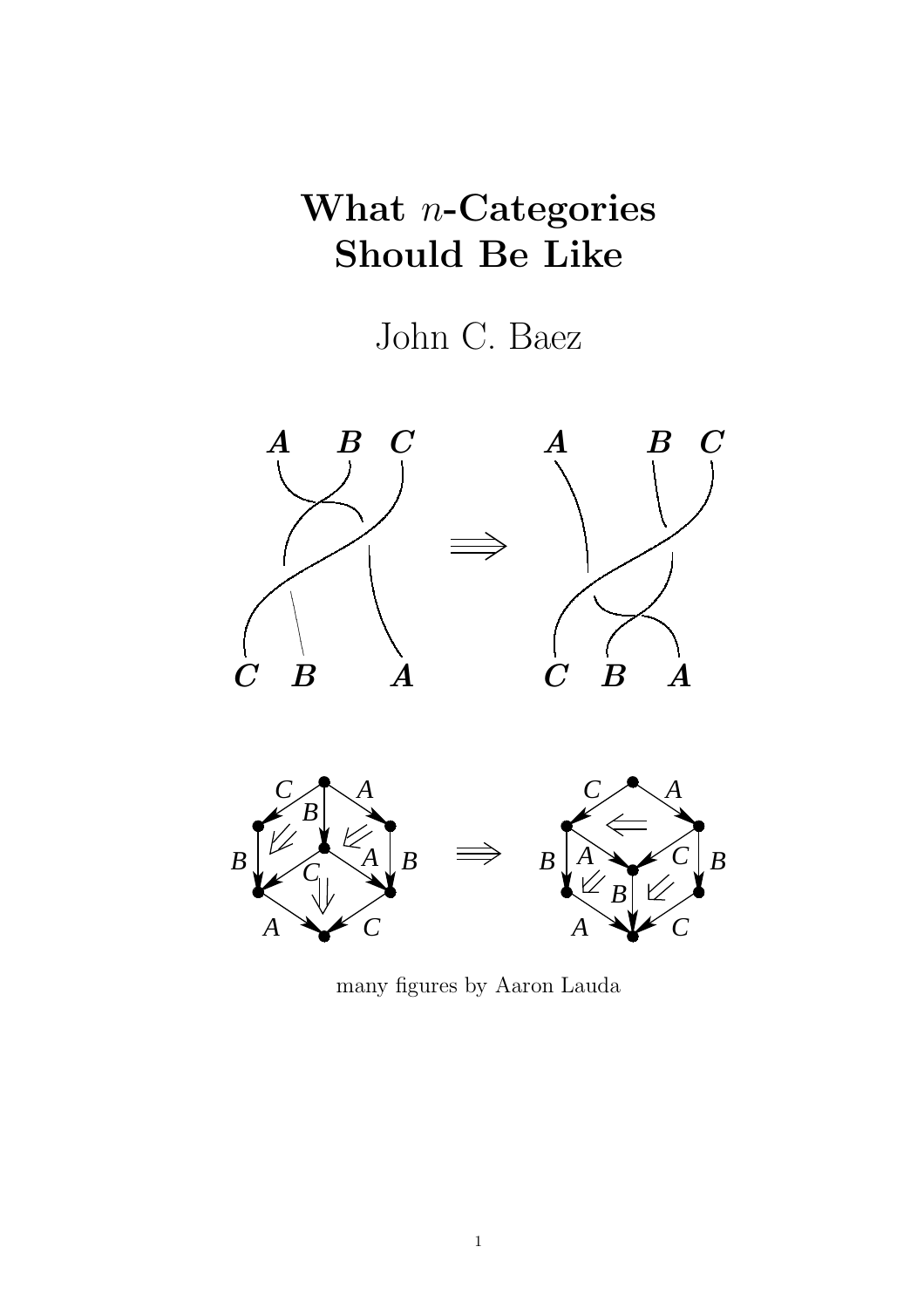Many theorems about categories should generalize to  $n$ -categories. Let's focus on how *n*-categories are  $differential$ . I'll try to state results in a formalism-independent way, but sometimes I'll phrase things in 'globular' terms:



There should be an  $(n+1)$ -category  $n\text{Cat}$ whose:

- $\bullet$  objects are *n*-categories,
- 1-morphisms are functors between these,
- 2-morphisms are natural transformations between these,
- 3-morphisms are modifications between these, ...

etc!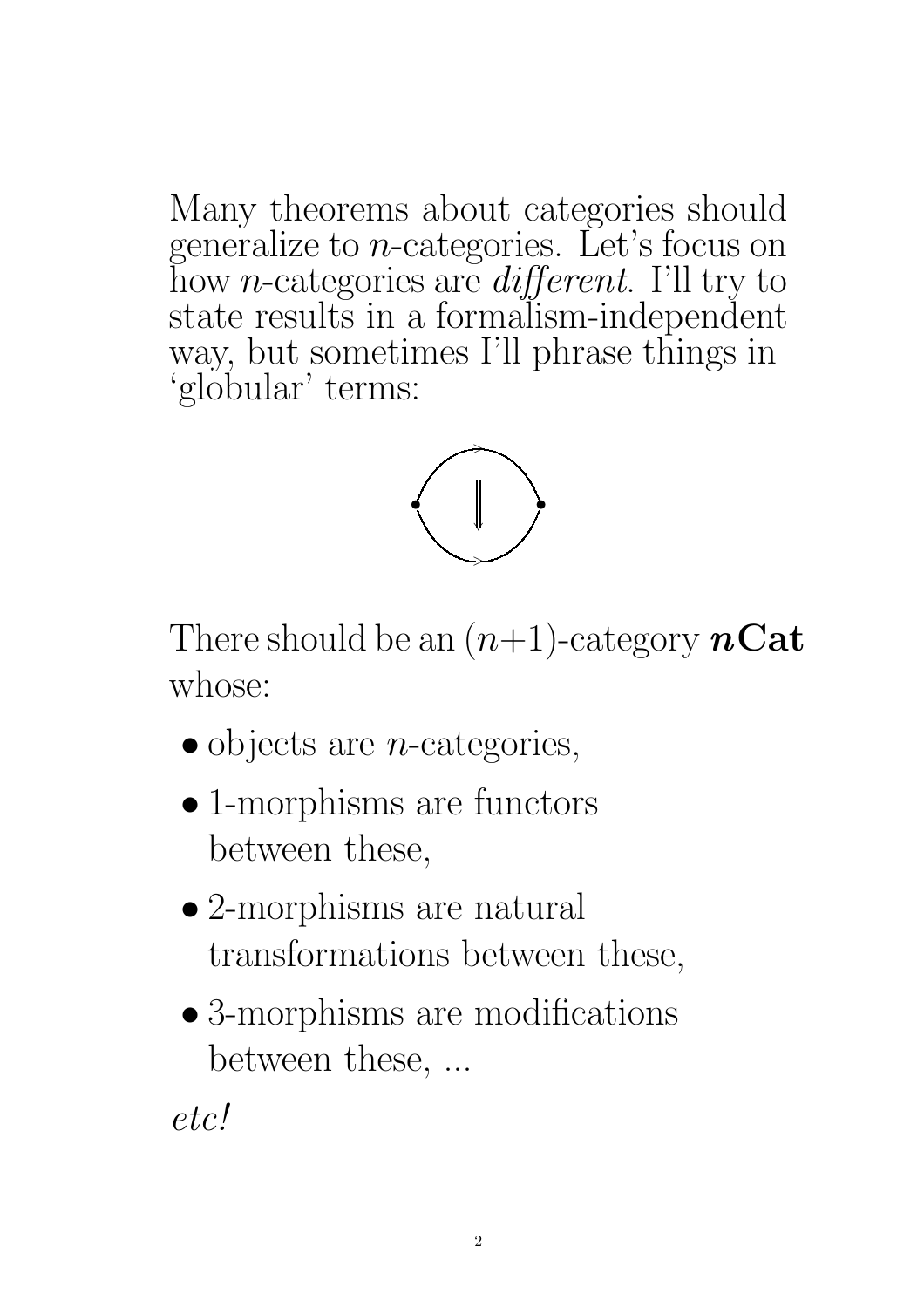## 3 Ways to Make n-Categories Nicer

- 1. An *n*-groupoid is an *n*-category where all morphisms are equivalences (have weak inverses).
- 2. A k-tuply monoidal *n*-category is an  $(n + k)$ -category that is trivial below dimension  $k$ .
- 3. A strict *n*-category is one where all laws hold 'on the nose', as equations. (Formalism-dependent? Let's consider globular strict skeletal  $n$ -categories.)

Let's consider the effect of these assumptions separately and in combination!

There's more to say about the first two...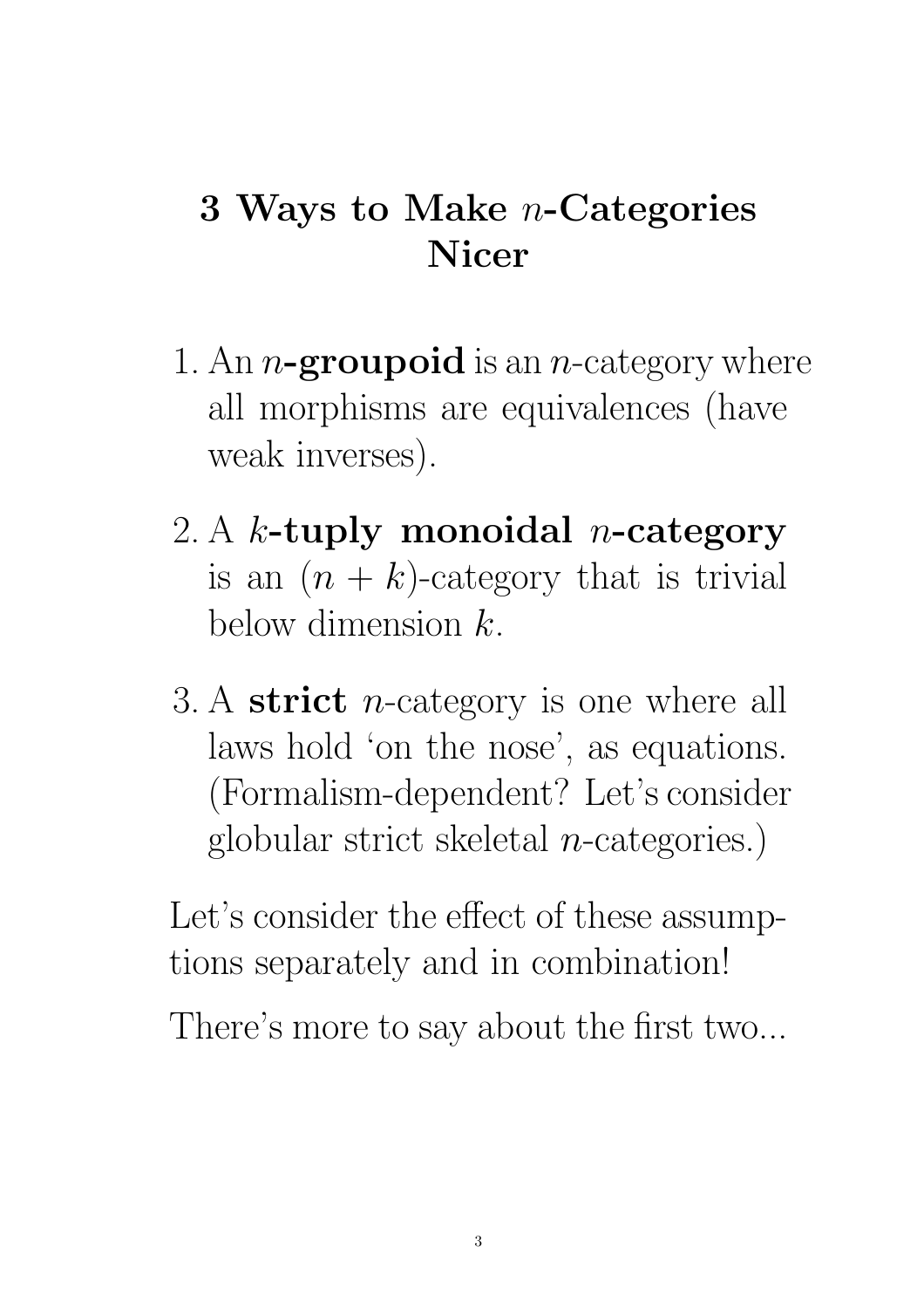There should be an  $(n+1)$ -category  $nType$ whose:

- objects are **homotopy**  $n$ -types: nice spaces (say CW complexes) with vanishing homotopy groups above the  $nth$ ,
- 1-morphisms are continuous maps,
- 2-morphisms are homotopies between continuous maps,
- $\bullet$  etc...
- $\bullet$  (*n*+1)-morphisms are *homotopy classes* of homotopies between homotopies between ... continuous maps.

The Homotopy Hypothesis: If  $nGpd$ is the full sub- $(n + 1)$ -category of nCat whose objects are *n*-groupoids, there is an equivalence

$$
\Pi_n: n \text{Typ} \to n \text{Gpd}.
$$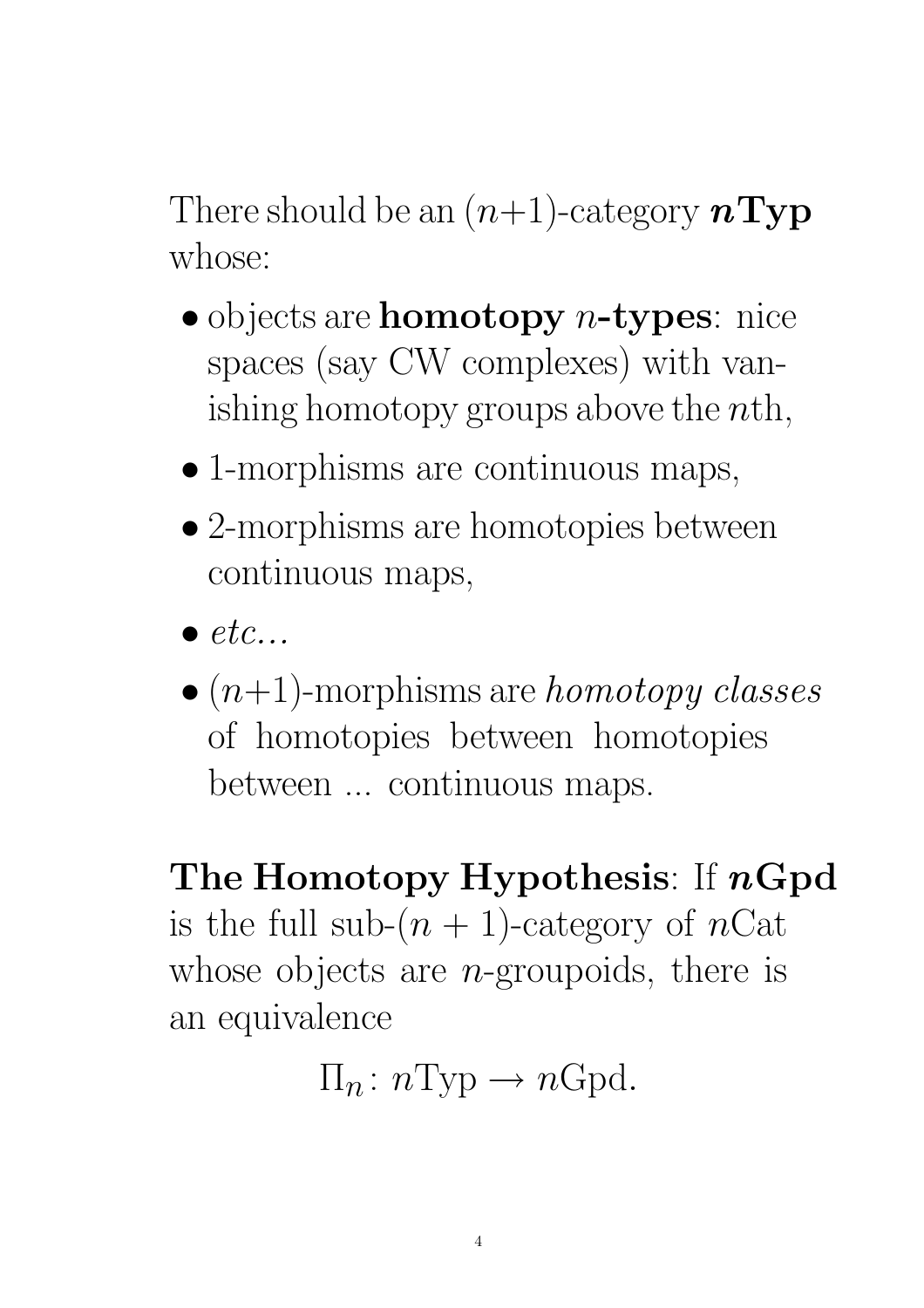## $k$ -tuply Monoidal *n*-Categories

A k-tuply monoidal *n*-category has  $k$  ways to multiply objects, satisfying interchange laws up to equivalence. Increasing  $k$ increases the 'abelianness', by the Eckmann– Hilton argument. For example, when  $k = 2$ :



gives us a braiding:



 $(n+k)$ Cat should have a full  $(n+k+1)$ subcategory  $n\text{Cat}_k$  whose objects are  $k$ -tuply monoidal *n*-categories.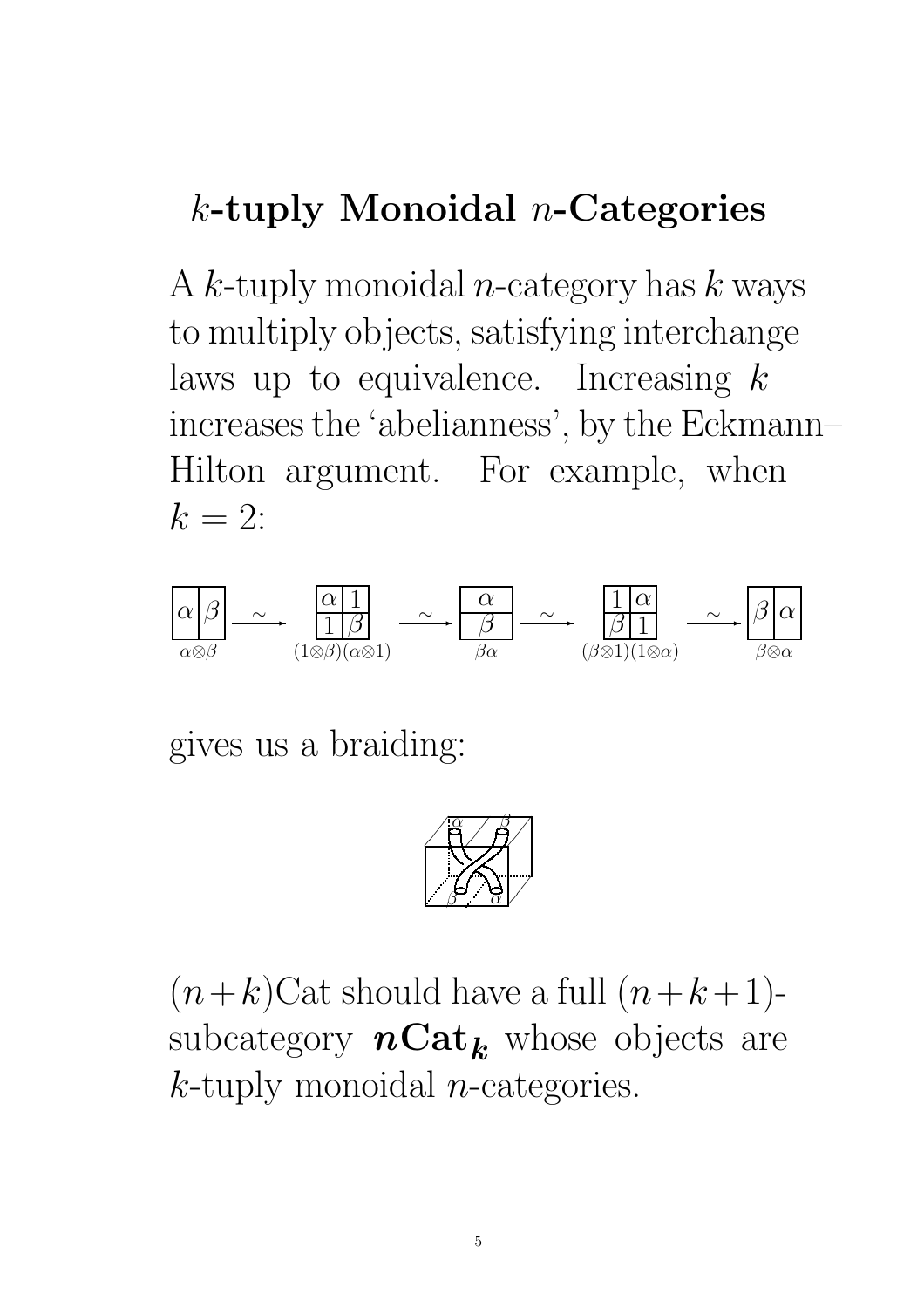## THE PERIODIC TABLE

# $k$ -tuply monoidal *n*-categories

|         | $n=0$       | $n=1$        | $n=2$        |
|---------|-------------|--------------|--------------|
| $k = 0$ | sets        | categories   | 2-categories |
| $k=1$   | monoids     | monoidal     | monoidal     |
|         |             | categories   | 2-categories |
| $k=2$   | commutative | braided      | braided      |
|         | monoids     | monoidal     | monoidal     |
|         |             | categories   | 2-categories |
| $k=3$   | $\zeta$     | symmetric    | sylleptic    |
|         |             | monoidal     | monoidal     |
|         |             | categories   | 2-categories |
| $k=4$   | $\zeta$     | $\epsilon$ , | symmetric    |
|         |             |              | monoidal     |
|         |             |              | 2-categories |
| $k=5$   | $\zeta$     | 69           | $\epsilon$ , |
|         |             |              |              |
|         |             |              |              |
| $k=6$   | $\zeta$     | $\zeta$      | $\zeta$      |
|         |             |              |              |
|         |             |              |              |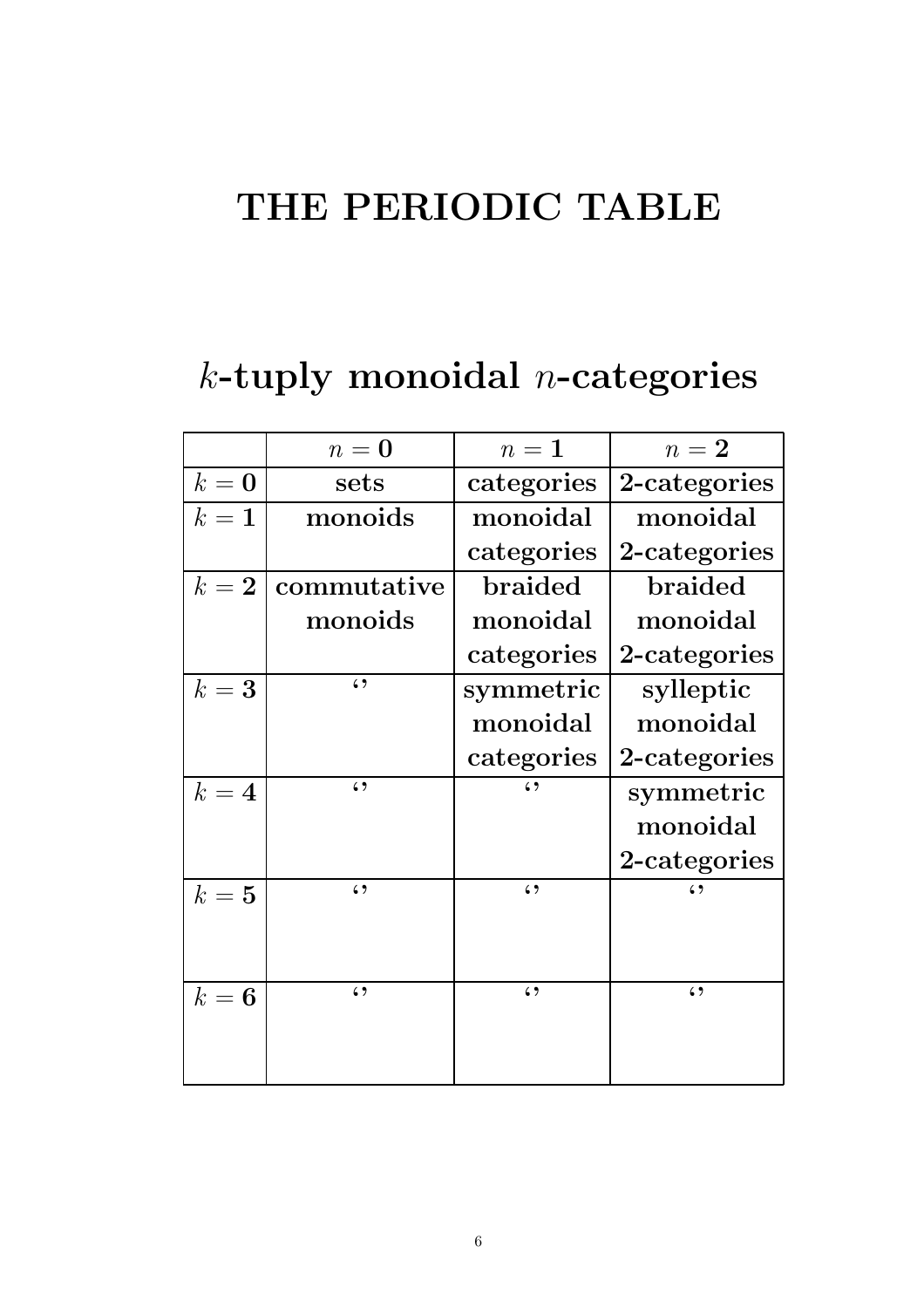### Playing Hopscotch on the Periodic Table

There are many ways to hop around the periodic table. For example, every  $(n -$ 1)-category is an *n*-category with only identity morphisms, giving discrete categorification:

$$
(n-1)\text{Cat}_k \xrightarrow{\text{Disc}} n\text{Cat}_k
$$

Conversely, we can **decategorify** by discarding  $n$ -morphisms and taking isomorphism classes of  $(n - 1)$ -morphisms:

$$
(n-1)\mathrm{Cat}_k\xrightarrow{\mathrm{Decat}}n\mathrm{Cat}_k
$$

These aren't adjoints, but

 $\mathrm{Decat}(\mathrm{Disc}(C)) \simeq C$ 

For  $C \in nGpd \simeq nTyp$ , forming Decat $(C)$ is called 'killing the nth homotopy group' — filling *n*-dimensional holes.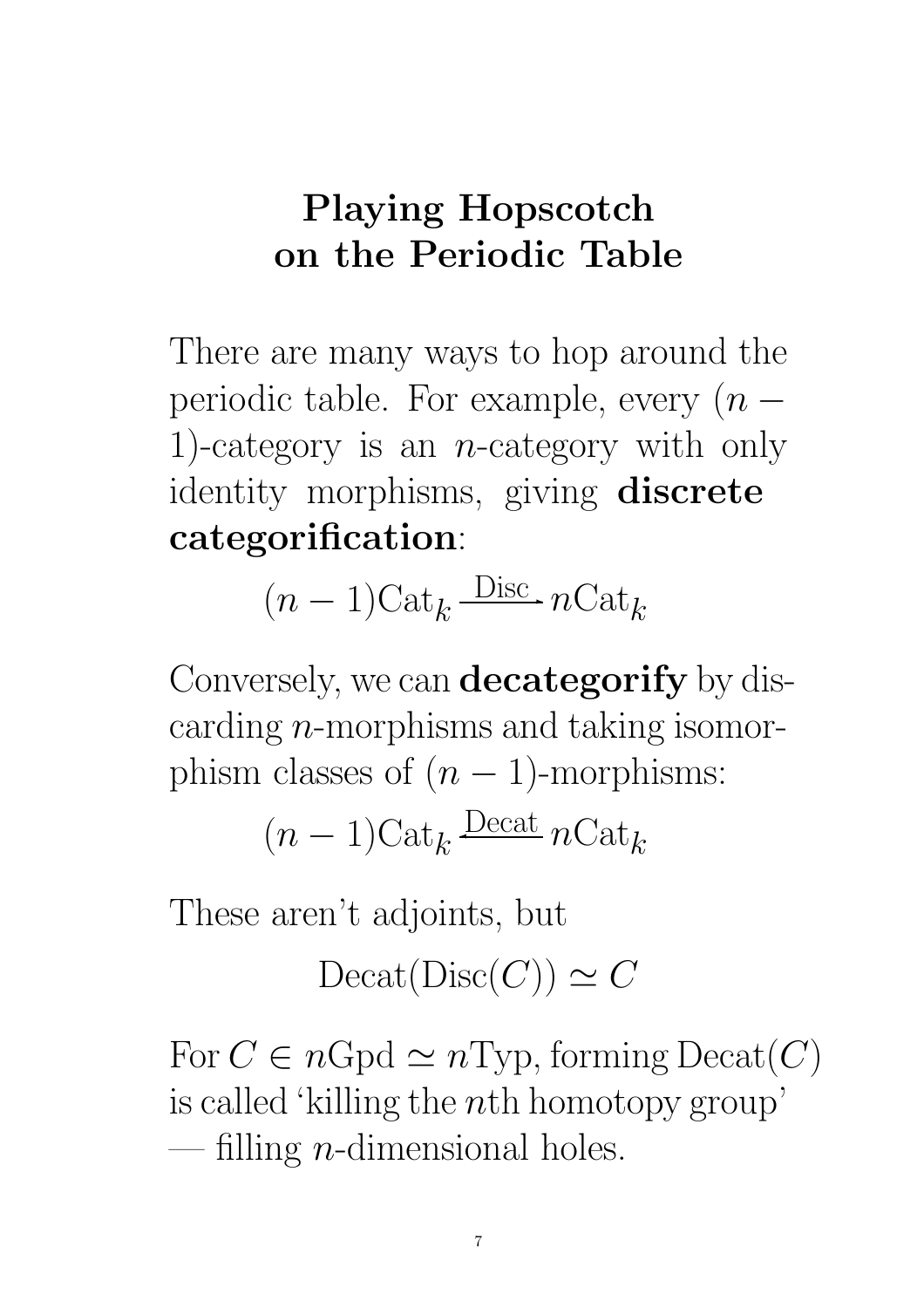Another process is looping:



defined for  $k > 0$  by  $\Omega(C) = \text{End}(1)$ . This should have a left adjoint called delooping:



An  $(n + k)$ -groupoid trivial below dimension k is a k-tuply groupal  $n$ groupoid. The corresponding homotopy *n*-type should be a **k-fold loop** space: a space of loops in the space of loops in ... some pointed space. Ω and B are then familiar in homotopy theory.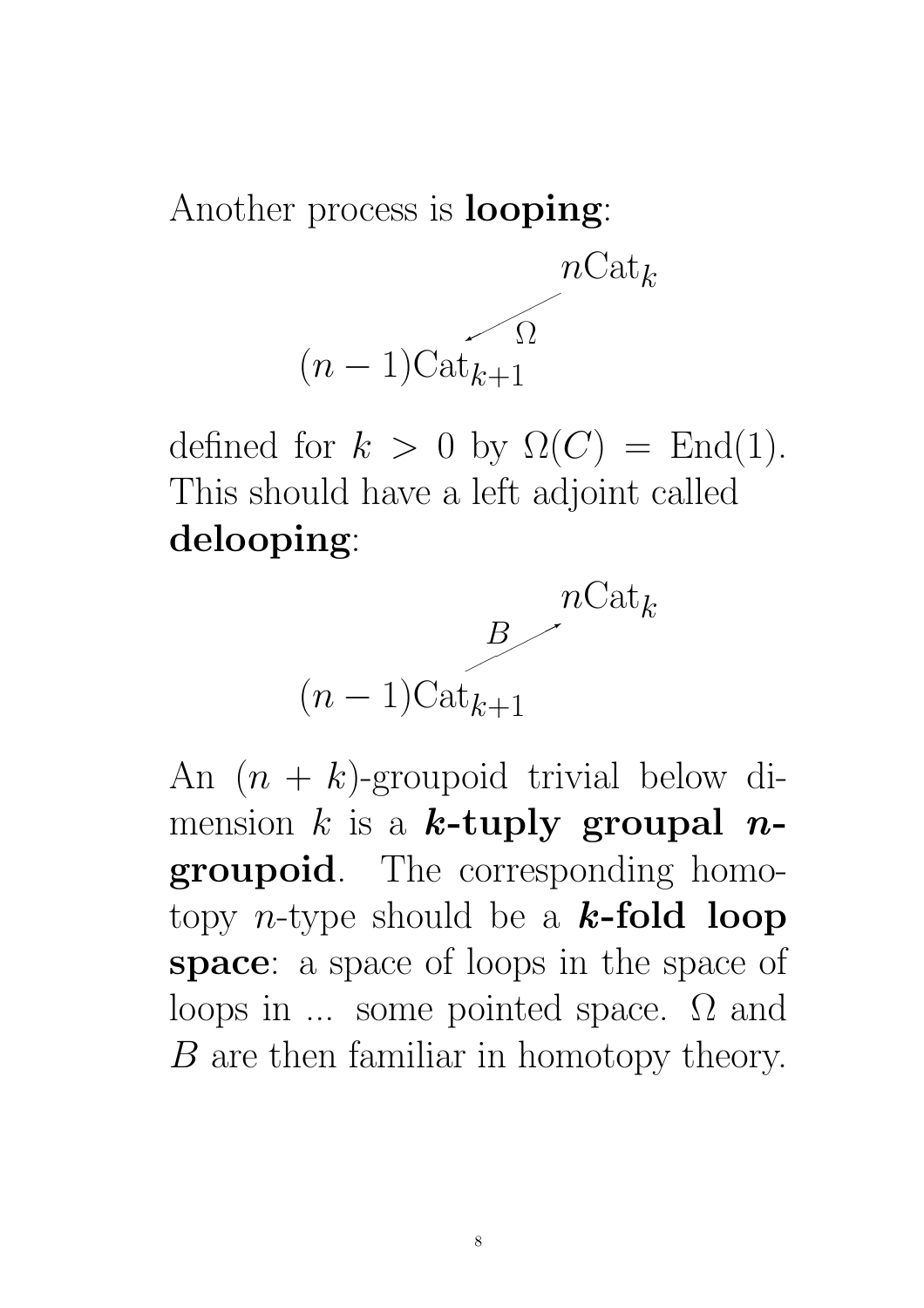Another process is **forgetting monoidal** structure:



which should have a left adjoint, stabilization:



## The Stabilization Hypothesis:

 $S: n\text{Cat}_k \to n\text{Cat}_{k+1}$ is an equivalence of  $(n+k+2)$ -categories if  $k \geq n+2$ .

A stable *n*-category is a  $k$ -tuply monoidal *n*-category for any  $k \geq n+2$ .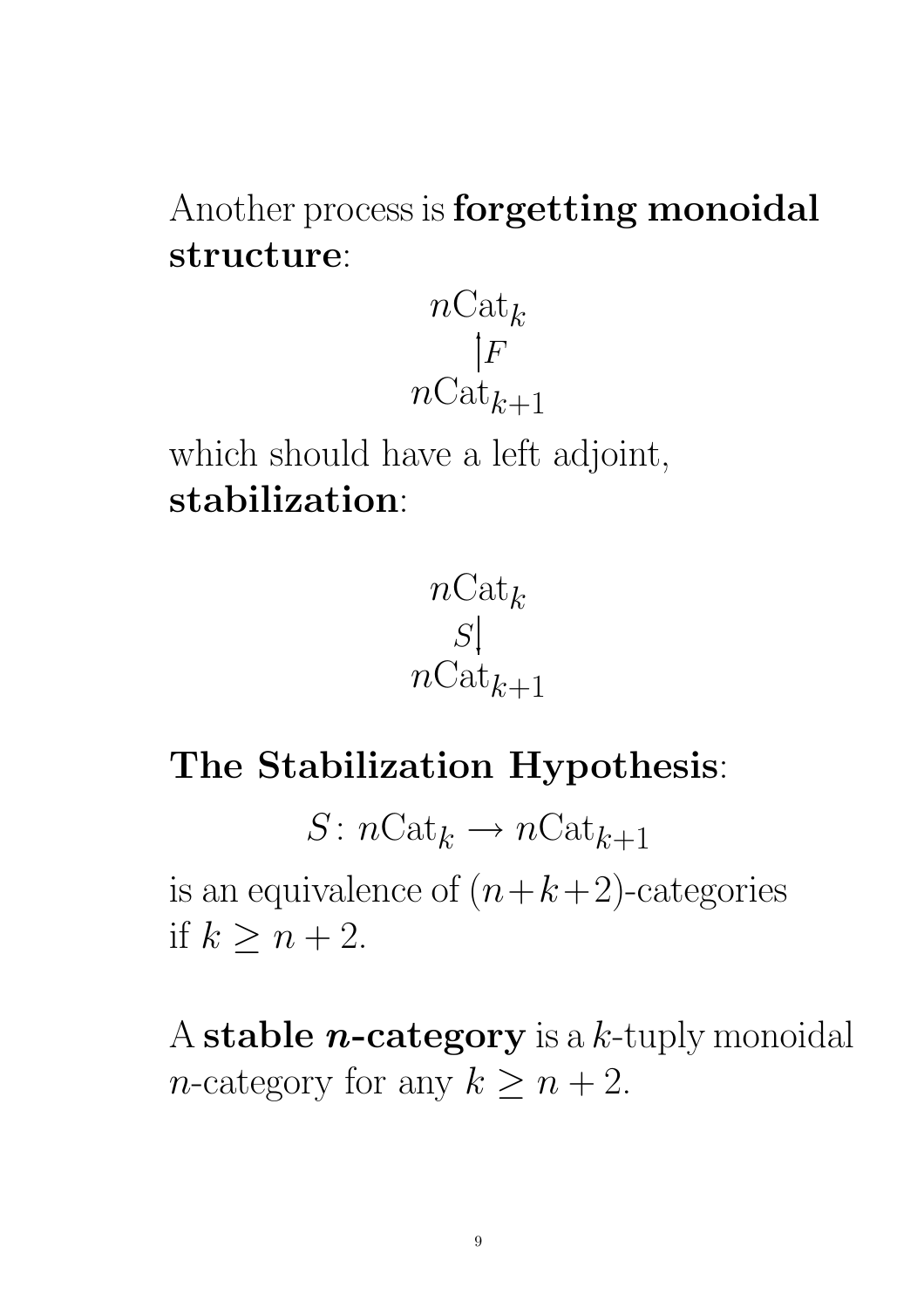## A Weakly Commuting Cube of  $(n+1)$ -Functors

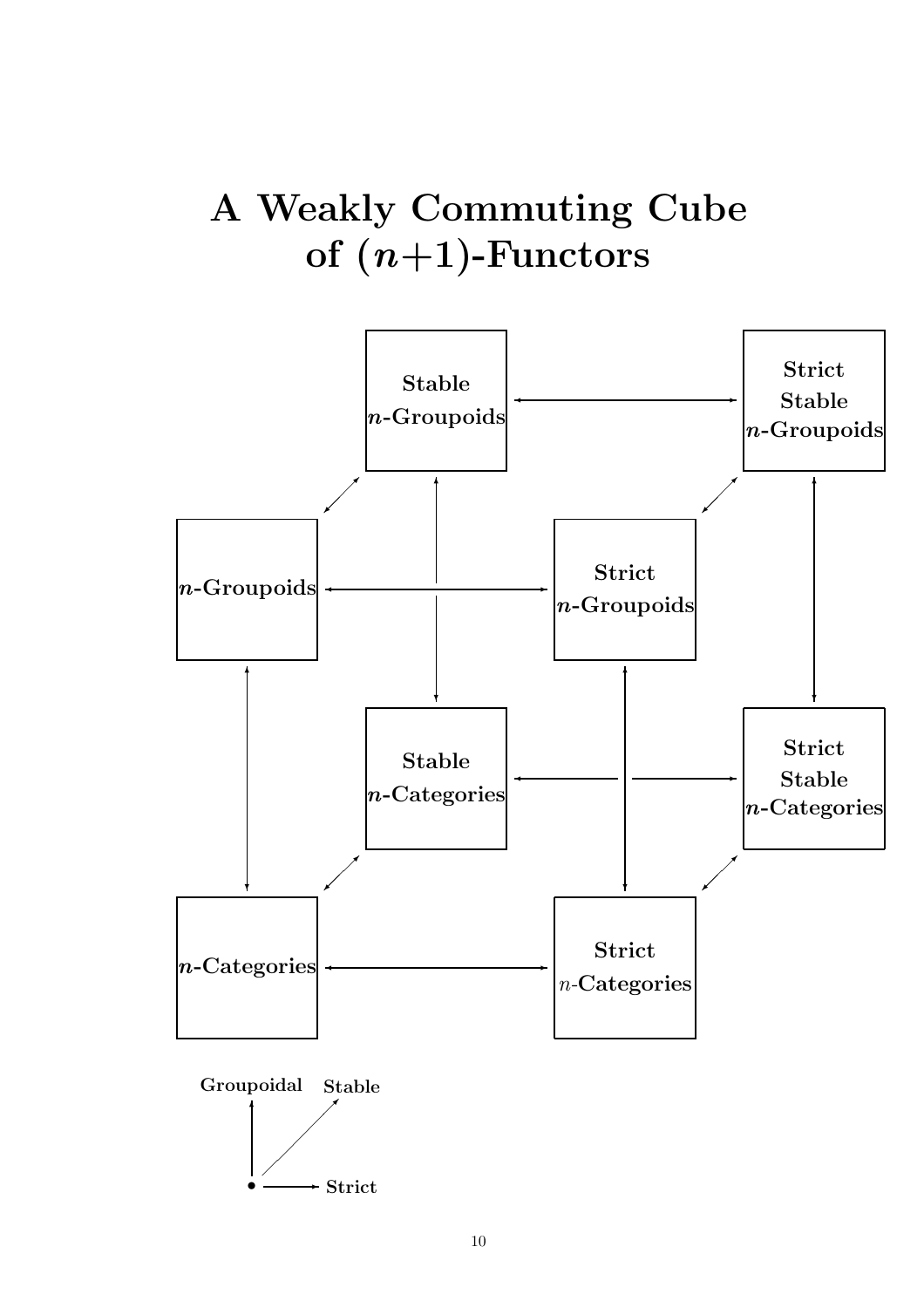## A Weakly Commuting Cube of  $(n+1)$ -Functors, Revisited

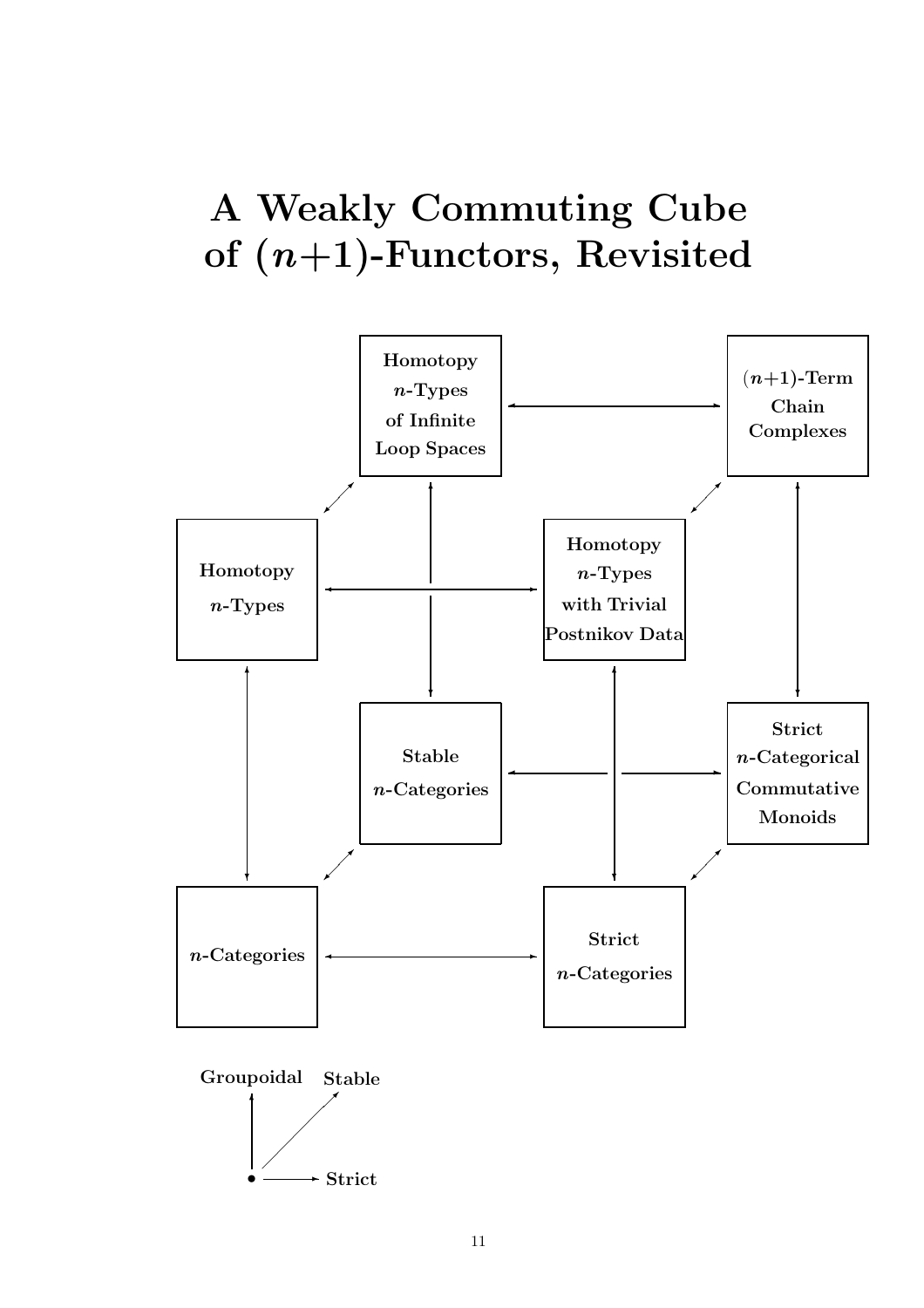## A Weakly Commuting Cube of ω−Functors